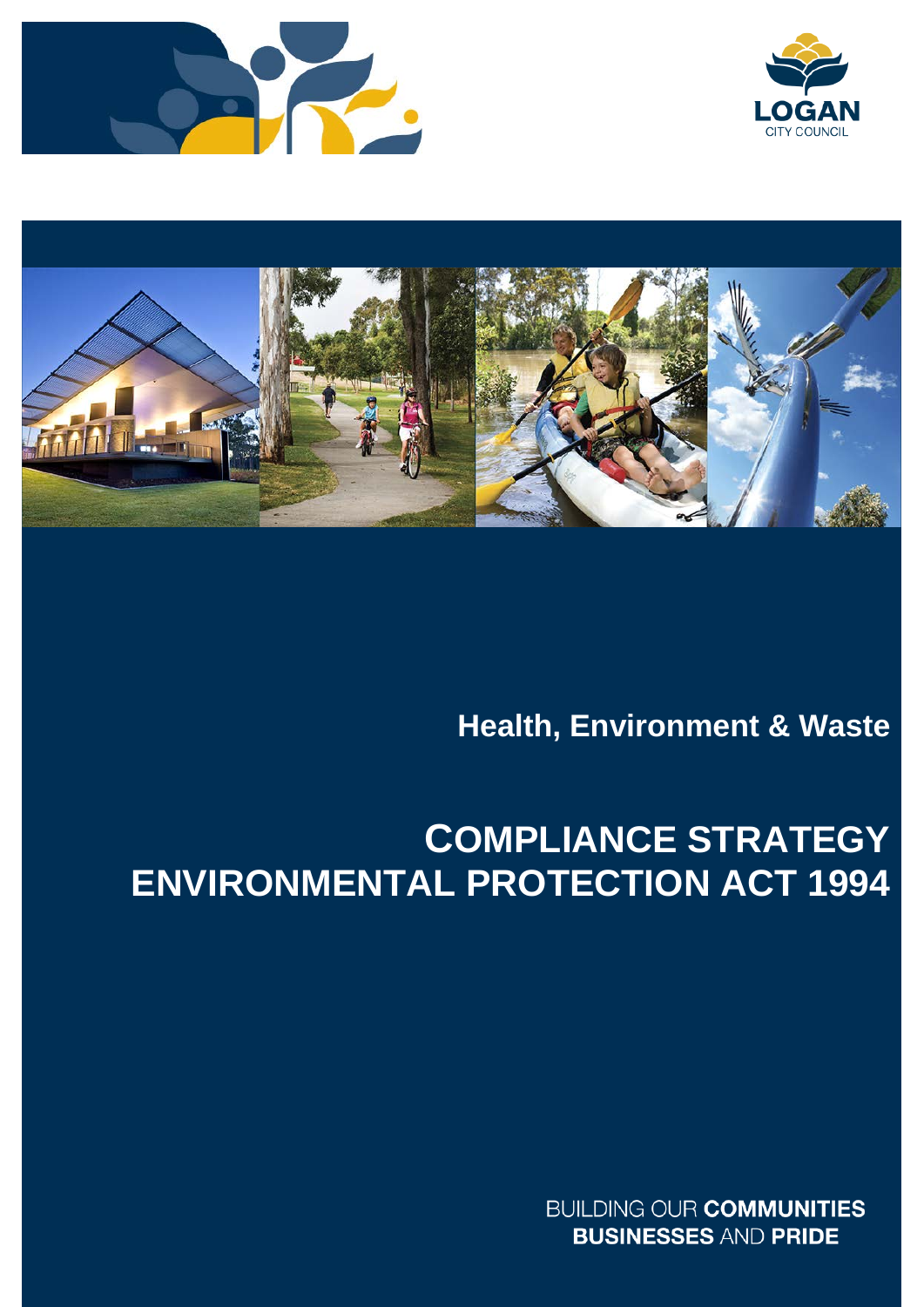# **Environmental Protection Act 1994 Compliance Strategy**

# **Compliance Strategy for the Environmental Protection Act 1994**

The main purpose of the *Environmental Protection Act 1994* (the Act) is to:

 for development that improves the total quality of life, both now and in the future, in a way that • Protect Queensland's environment while allowing maintains the ecological processes on which life depends (*ecologically sustainable development*).

The role of Local Government in relation to achieving the purposes of the Act is:

- licensing of devolved prescribed Environmentally Relevant Activities (ERAs)
- inspecting prescribed Environmentally Relevant Activities for compliance with their Environmental Authority conditions and the requirements of the Act/associated Regulations
- undertaking investigations regarding complaints relating to Environmentally Relevant Activities
- undertaking investigations regarding complaints relating to environmental harm; and
- proactive education of businesses and the general public in relation to key environmental matters.

The Act is also administered in part by the State Government's Department of Environment and Heritage Protection (DEHP). DEHP investigates and enforces a number of issues as follows:

- investigation of complaints regarding serious or material environmental harm
- regulation of non-devolved prescribed Environmentally Relevant Activities which are a prescribed activity or prescribed resource project
- management of contaminated land, including the maintenance of the Contaminated Land and Environmental Management Registers
- assessment of applications for Registered Suitable Operators and maintenance of the Registered Suitable Operator database; and
- investigation of complaints relating to waste transport and storage.

# **Compliance Objectives for the Environmental Health Program**

The objectives of the Environmental Health Program are to prevent, control and/or reduce risks relating to the potential environmental harm, to ensure that businesses are regulated in a fair and effective manner, and to provide businesses and the public with relevant information regarding environmental issues. In addition to its core work, the Environmental Health Program also works alongside other regulators and policy makers (i.e. DEHP, QFRS, WHSQ) to ensure the overarching purposes of the Act are achieved.

# **Strategy for Compliance Activities**

 environmental harm as much as is reasonably possible, The aim of this Compliance Strategy is to limit identify the source of any environmental harm which has been caused, implement appropriate enforcement/remedial action and develop education/enforcement strategies to prevent recurrence in the future.

 The Environmental Health Program will utilise this Compliance Strategy as a framework to conduct routine inspections, complaint investigations and proactive regulatory work to achieve the aim outlined above.

#### *Routine Inspection of Prescribed ERAs*

The Environmental Health Program will undertake routine inspection of prescribed ERAs as per the inspection framework. Officers will work with the relevant business operators in order to ensure any non-compliant Environmental Authority conditions are complied with in full and provide technical support to operators in regards to any issues identified.

#### *Investigation of Customer Requests (Prescribed ERAs)*

The Environmental Health Program investigates customer requests relating to the general operation of prescribed ERAs. Issues investigated include excessive noise, release of contaminants to land, air and/or water, release of contaminants to stormwater etc. Officers will investigate the matter to assess the validity of the complaint and undertake appropriate enforcement action to ensure non-compliances are resolved in a suitable timeframe.

#### *Investigation of Customer Complaints (non-Prescribed ERAs)*

The Environmental Health Program also investigates customer requests relating to potential environmental harm to land, air and water, and the breach of prescribed criteria under section 440 of the Act. Issues investigated include the release of contaminants to land, air and/or water, excessive noise from commercial premises etc. Officers will investigate the matter to assess the validity of the complaint and undertake appropriate enforcement action to ensure non-compliances are resolved in a suitable timeframe.

## **Risk Assessment of Compliance Outcomes**

 appropriate enforcement tools, as being critical to the work The Environmental Health Program identified consistency in decision making, and in particular the adoption of of the Program and to ensure they are an open, fair and transparent regulator. To foster greater consistency between individual officers, this Compliance Strategy for the *Environmental Protection Act 1994* has been developed.

This Compliance Strategy provides a framework whereby a risk-based assessment can be undertaken, based on the key outcomes of the investigation, to select the most appropriate enforcement tool to adopt. By utilising a risk-

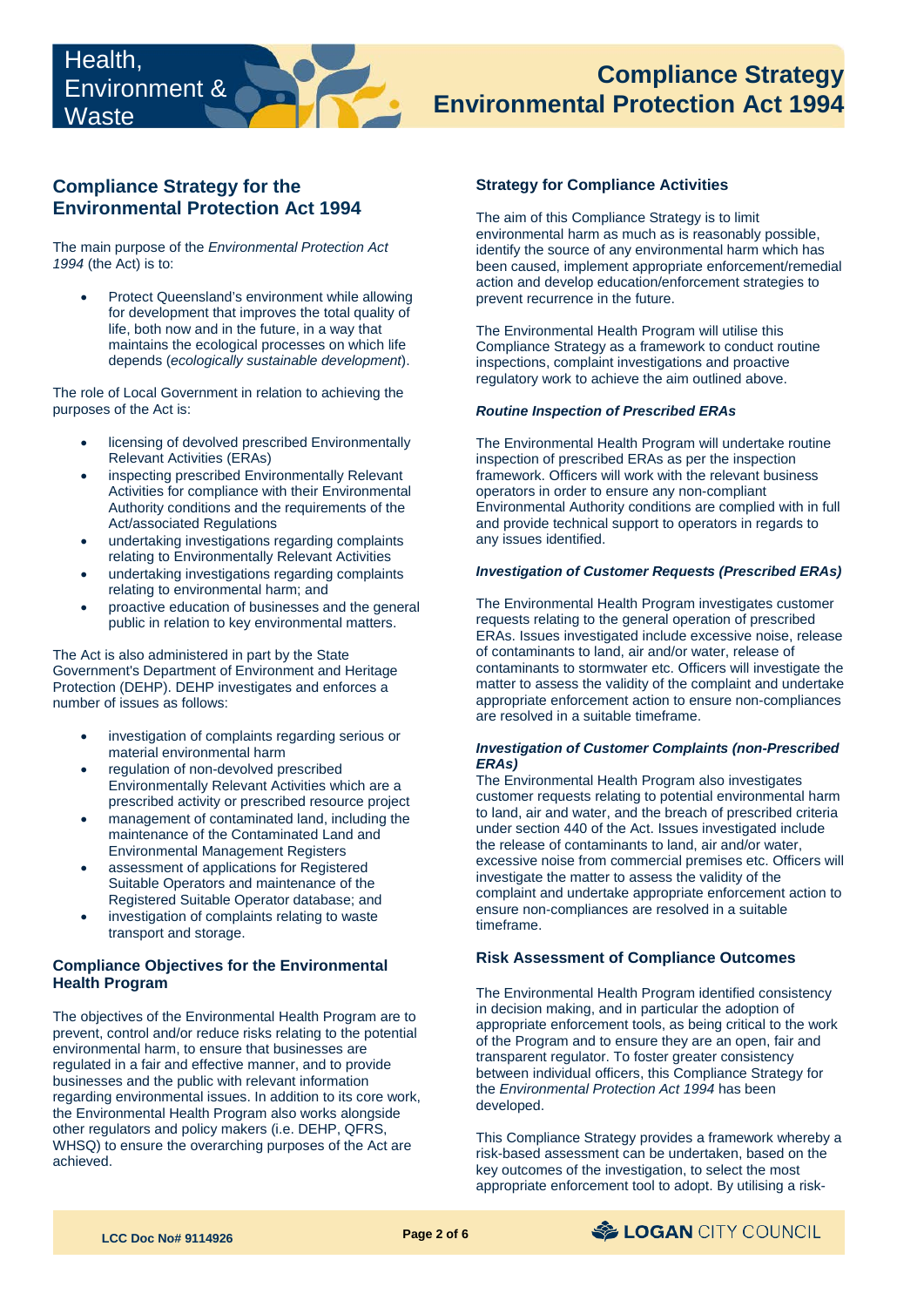

based framework it is possible to ensure that a consistent and transparent approach is utilised at all times in the selection of the most appropriate enforcement tool by the officers within the Environmental Health Program.

 criteria. These are, the human health risk posed by the enforcement option'. It is then expected that officers will alternative enforcement option is more suitable than the provide an evidence report to their supervisor outlining the The *Environmental Protection Act 1994 Enforcement Matrix*, utilises a risk assessment based on two distinct non-compliance and the likelihood of the business operator / alleged offender to resolve the non-compliance in a suitable timeframe. Although the criteria are derived wholly independent of each other, when inputted together into the Enforcement Matrix, they produce a 'recommended adopt the 'recommended enforcement option' in regards to securing compliance. If however, an officer believes that an 'recommended enforcement option', the officer must reason for this decision. If the evidence report provides clear evidence that another enforcement tool would better secure compliance, then the 'recommended enforcement option' may be replaced with a more appropriate option.

Regardless of the enforcement action that may be required, the officer will always discuss the issues with the business operator / alleged offender. For some lower risk, first time offences, the officer may only provide verbal advice. However, if escalated enforcement action is recommended, the officers will explain this prior to it occurring. The Environmental Health Program is committed to being an open and transparent regulator that works with business operators / customers to achieve compliance.

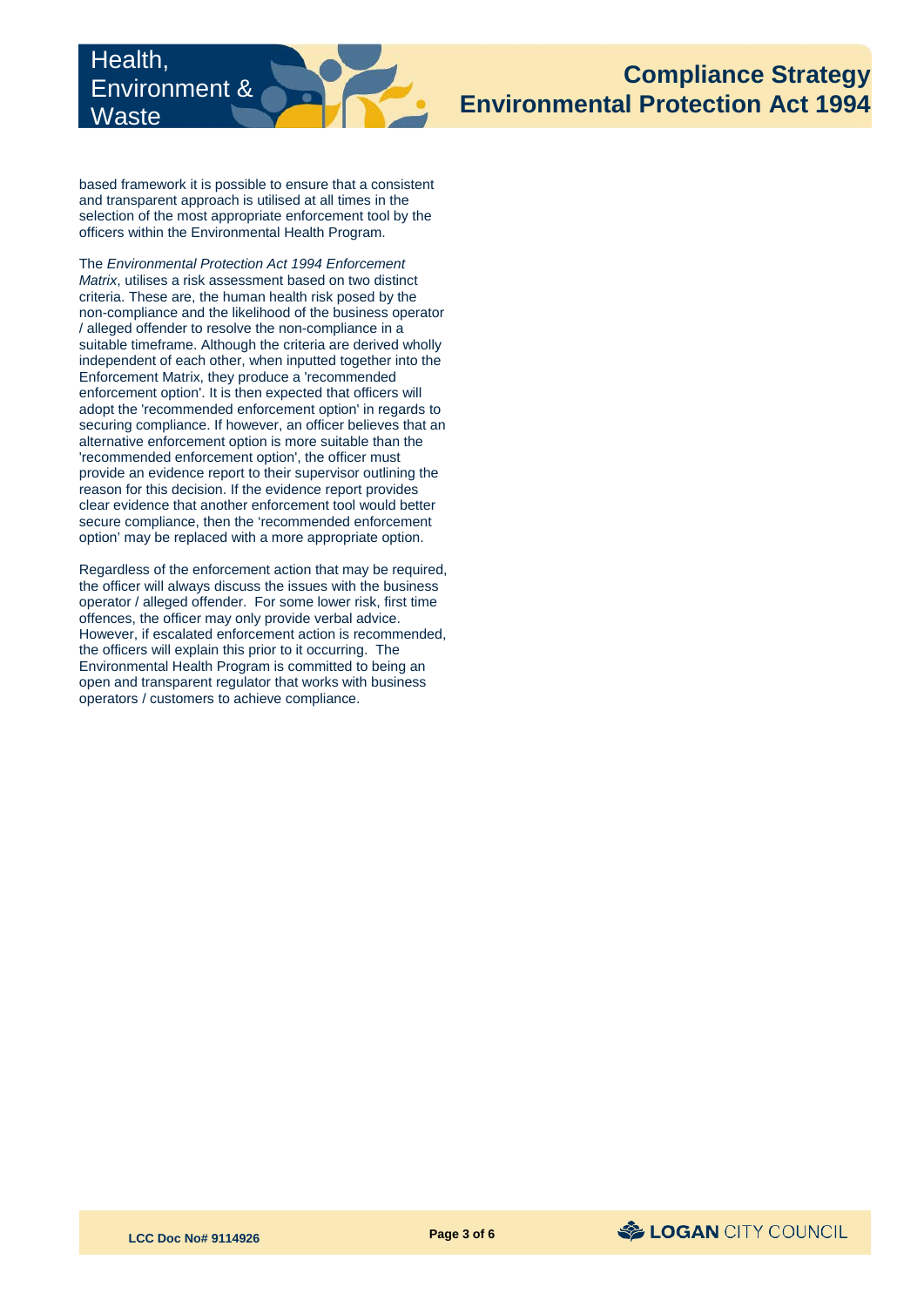# *Environmental Protection Act 1994* **Enforcement Matrix**

|                                                                                               |                                  | <b>ENVIRONMENTAL RISK</b><br>(Actual or Potential)                                                      |                                                                                                                               |                                                                                                                               |
|-----------------------------------------------------------------------------------------------|----------------------------------|---------------------------------------------------------------------------------------------------------|-------------------------------------------------------------------------------------------------------------------------------|-------------------------------------------------------------------------------------------------------------------------------|
|                                                                                               |                                  | <b>MINOR</b><br>(low Risk)                                                                              | <b>MAJOR</b>                                                                                                                  | <b>CRITICAL</b><br>(Very High Risk)                                                                                           |
| AND CAPACITY TO COMPLY)<br><b>LIKELIHOOD OF COMPLIANCE</b><br>(COMPLIANCE HISTORY/WILLINGNESS | <b>CATEGORY A</b><br>(Low Risk)  | <b>Verbal Advice</b>                                                                                    | <b>Legal Notice*</b><br><b>Infringement Notice</b>                                                                            | <b>Legal Notice*</b><br><b>Infringement Notice</b>                                                                            |
|                                                                                               | <b>CATEGORY B</b>                | <b>Legal Notice</b><br><b>Infringement Notice*</b>                                                      | <b>Legal Notice*</b><br><b>Infringement Notice</b>                                                                            | <b>Legal Notice</b><br><b>Infringement Notice</b><br><b>Environmental</b><br><b>Audit/Investigation</b>                       |
|                                                                                               | <b>CATEGORY C</b>                | <b>Legal Notice</b><br><b>Infringement Notice*</b>                                                      | <b>Legal Notice</b><br><b>Infringement Notice</b><br><b>Environmental</b><br><b>Audit/Investigation</b>                       | <b>Legal Notice</b><br><b>Infringement Notice</b><br><b>Environmental</b><br><b>Audit/Investigation</b><br><b>Prosecution</b> |
|                                                                                               | <b>CATEGORY D</b><br>(High Risk) | <b>Legal Notice</b><br><b>Infringement Notice</b><br><b>Environmental</b><br><b>Audit/Investigation</b> | <b>Legal Notice</b><br><b>Infringement Notice</b><br><b>Environmental</b><br><b>Audit/Investigation</b><br><b>Prosecution</b> | <b>Legal Notice</b><br><b>Infringement Notice</b><br><b>Environmental</b><br><b>Audit/Investigation</b><br><b>Prosecution</b> |

*Note 1: The enforcement options in the enforcement matrix are a guide only. Enforcement should be undertaken in accordance with the enforcement matrix and unless approval is obtained from the officer's line manager.*

Health,

<u>Waste</u>

Environment &

*Note 2: Officers must always discuss the identified issues / offences and proposed actions with the business operator / alleged offender prior to any documentation / notices being delivered.*

*Note 3: Officers must always refer to the relevant legislation to determine whether a particular enforcement option (e.g. Infringement Notice) is permitted for a particular offence.*

*Note 4: If deviating from the above default enforcement options, the decision must be clearly documented and validated by the responsible officer.*

*Note 5: It should be noted that in cases where immediate action is required to prevent environmental harm, verbal advice will be provided, which will then be followed up via Legal Notice.*

*\* Please note that 'Legal Notice' refers the service of a Direction Notice or Environmental Protection Order under the Act. Officers are to assess the evidence in regards to the issue before selecting the preferred legal notice type.*

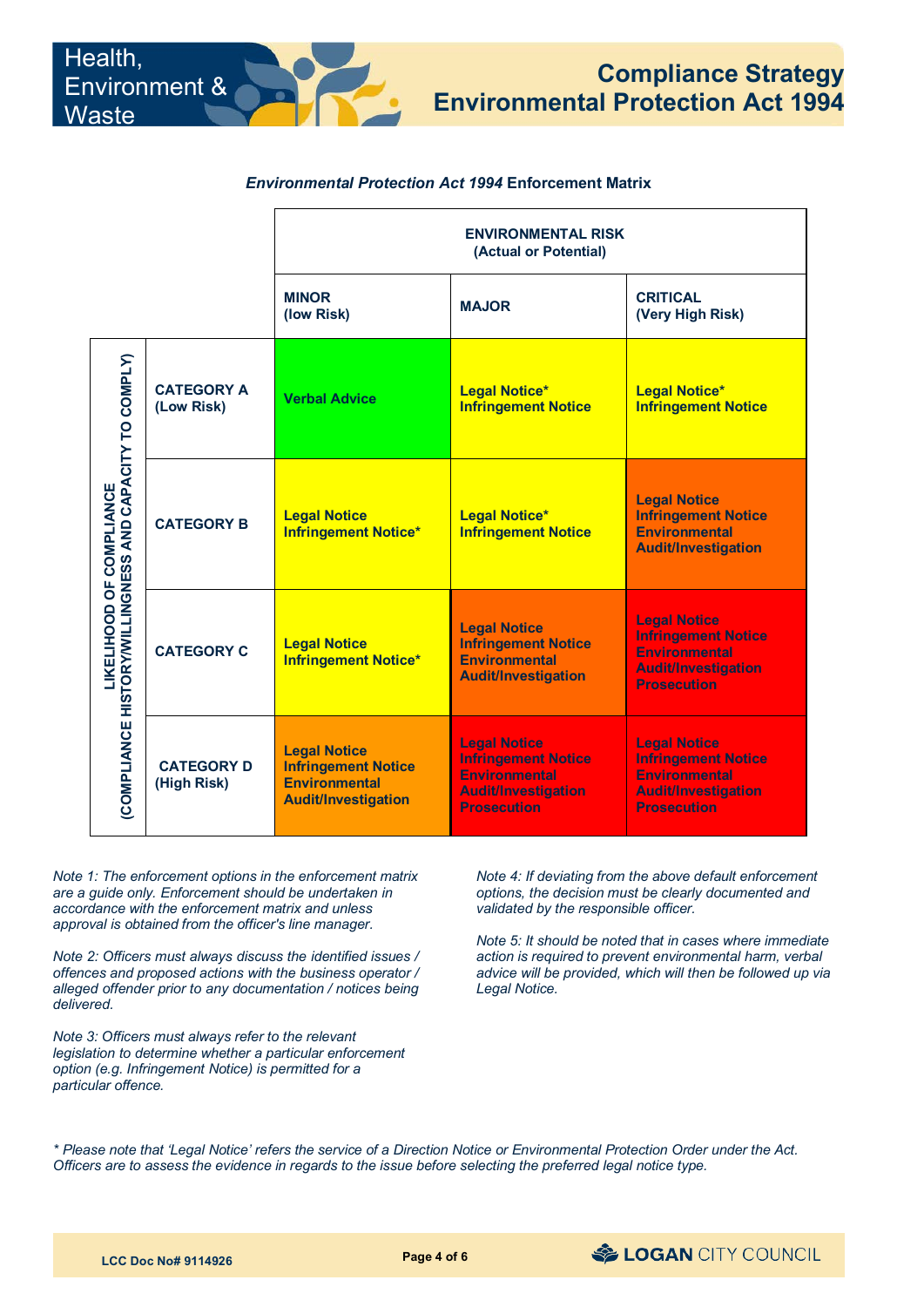## **Levels of Environmental Risk (Actual or Potential)**

#### **MINOR (Low Risk)**

**EXEC** Legislative non-compliances, which have the potential to result in a minor, temporary threat to the environment. Minor non-compliances can be easily rectified during the normal course of business.

#### **Examples:**

- resolved and/or remediated, e.g. small amounts of Minor solid air or land contamination which can be easily rubbish on a commercial premises, small amounts of dust from a plot of vacant land, etc.
- gutter, stormwater system or waterway, e.g. minor oil Very minor amounts of prescribed water contaminants (e.g. motor oil) which are unlikely to enter a stormwater spill in an area with stormwater drains or gutters some distance away etc.

#### **MAJOR (High Risk)**

 Legislative non-compliances which have the potential to result in a significant threat to the environment. Businesses may not be able to fix major noncompliances during the normal course of business.

#### **Examples**:

- Minor amounts of prescribed water contaminants (e.g. motor oil) which are likely to enter a stormwater gutter, stormwater system or waterway, but have not already done so.
- **Excessive noise from a commercial property during** permitted hours, e.g. from an extraction fan, refrigeration unit etc.

#### **CRITICAL (Very High Risk)**

 Legislative non-compliances which represent an imminent and significant threat to the environment. Critical non-compliances represent a fundamental breakdown in management systems in the business and require immediate corrective action.

#### **Examples:**

- Critical non-compliances, such as serious stormwater, air or land contamination, noted during a prescribed ERA inspection.
- Large amounts of prescribed water contaminants (e.g. motor oil) which are likely to enter a stormwater gutter, stormwater system or waterway, but have not already done so
- Contamination of a stormwater gutter, stormwater system or waterway by prescribed water contaminants, e.g. oil which has leaked or been poured into a waterway etc.

#### **Categories of Likelihood of Compliance**

(Compliance History/Willingness and Capacity to Comply)

#### **CATEGORY A - Indications of future and ongoing compliance are high (Low Risk)**

- No known occurrences of historic and/or current ongoing serious non-compliance;
- Good demonstrated awareness of and/or capacity to meet regulatory requirement; and/or
- Reasonable and cooperative attitude.

#### **CATEGORY B - Indications of future and ongoing compliance are uncertain**

- **Few known occurrences of historic and/or current** ongoing non-compliance; and/or
- Questionable awareness of and/or capacity to meet regulatory requirement.

#### **CATEGORY C - Indications of future and ongoing compliance are low**

- Numerous known occurrences of historic and/or current ongoing non-compliance; and/or
- Low awareness of and/or capacity to meet regulatory requirement.

#### **CATEGORY D - No indication of future and ongoing compliance**

- Historic and/or current wilful violation of regulatory requirement; and/or
- Little or no demonstrated willingness or capacity to meet regulatory requirement.

## **Level of Action**

#### **VERBAL ADVICE**

- $\blacksquare$  Minor compliance issue that is expected to have a high level of compliance; and/or
- Unlikely to result in any imminent risk to the environment.

#### **LEGAL NOTICE**

- Major and/or critical non-compliance where there is significant doubt in relation to the likelihood of compliance; and/or
- May ultimately result (or continue to cause) in a serious risk to the environment if not resolved.

#### **TRANSITIONAL ENVIRONMENTAL PROGRAM**

- Major and/or critical non-compliance where compliance is likely to take a considerable time to achieve; and/or
- May ultimately result in a serious risk to the environment if not resolved.

#### **ENVIRONMENTAL AUDIT**

- Evidence indicates that critical non-compliances have or are likely to result in a critical risk to the environment if not resolved; and
- The seriousness of the non-compliance can be readily audited against site-specific conditions, plans or approved standards.

# **ENVIRONMENTAL INVESTIGATION**

- Evidence indicates that critical non-compliances have or are likely to result in a critical risk to the environment if not resolved; and
- The seriousness of the non-compliance extend beyond site-specific conditions, plans or approved standards.